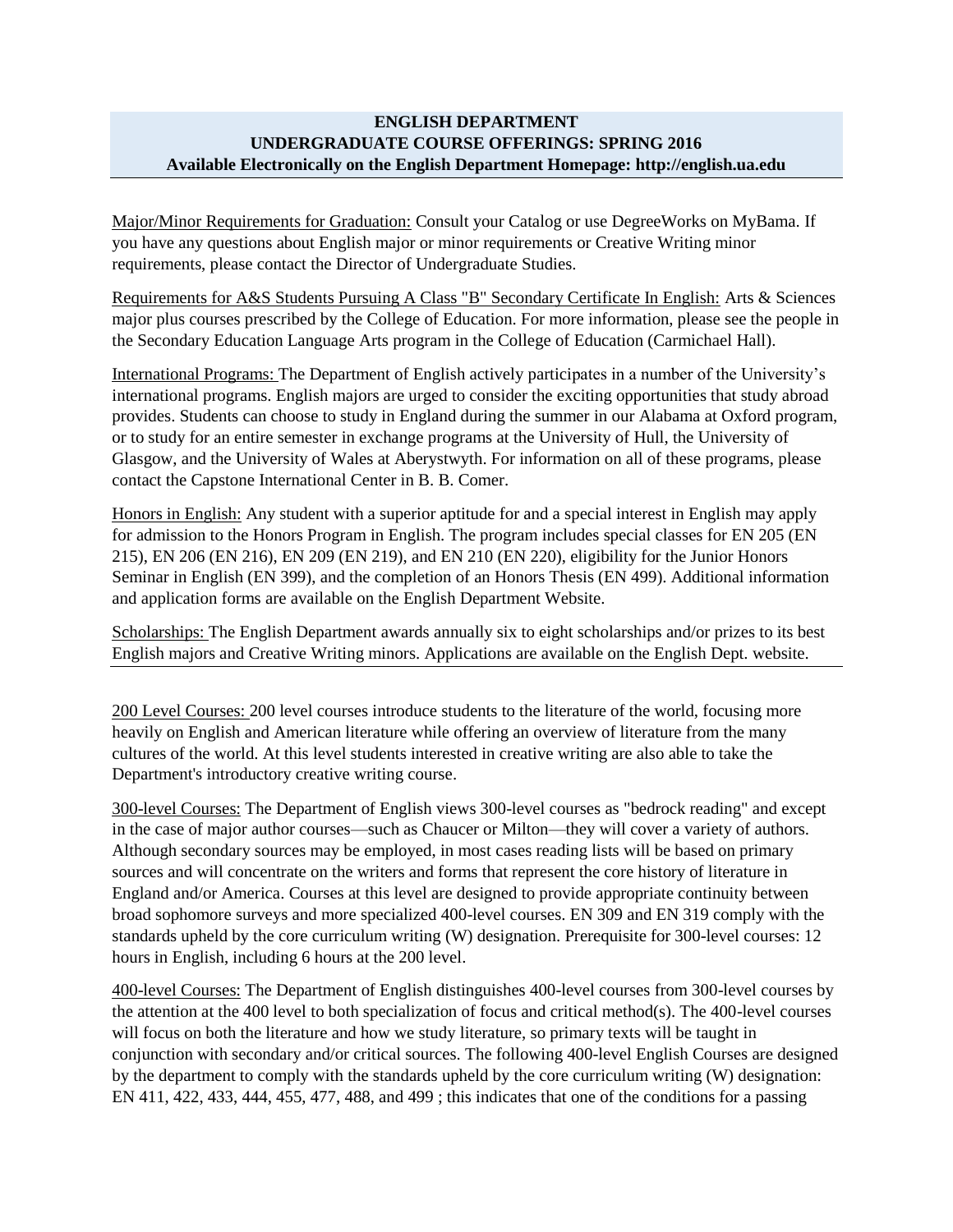grade is that students write coherent, logical, and carefully edited prose in a minimum of two papers, at least one of which will be graded and returned before mid-semester. Prerequisite for 400-level courses: 18 hours of English, including 6 hours at the 200 level and 6 hours at the 300 level.

#### **COURSE OFFERINGS for SPRING 2016**

#### **200-LEVEL COURSES**

## EN 200 INTRO TO CREATIVE WRITING STAFF

Study of topics that apply across genres of creative writing and an introduction to genre-specific principles. Assigned reading, writing exercises, and other forms of creative experimentation will develop confidence in analyzing, constructing and discussing poems, stories and other forms of imaginative expression. This course is a required prerequisite to all other creative writing classes. Refer to the schedule for available sections and times.

*Prerequisites:* EN 101 and 102 (or 103 or 104)

NOTE: You may not take 200 & 300-level creative writing courses at the same time.

| <b>EN 201</b> | <b>HOW ENGLISH WORKS</b> | <b>STAFF</b> |
|---------------|--------------------------|--------------|
|               |                          |              |

This course will introduce students to the wide-ranging discipline of linguistics that incorporates aspects of both the humanities and the social sciences. Students will explore the elements from which languages are composed, examine differences across languages, and see how linguistic data and methods are brought to bear on real-world issues in the realms of psychology, literary studies, sociology, education, and the judicial system. Language will be presented as a constantly changing phenomenon that is embedded in culture and steeped in ideology. Refer to the schedule for available sections and times. *Prerequisites:* EN 101 and 102 (or 103 or 104)

A survey of English literature from the Anglo-Saxon period to 1800, including, for example, work by Chaucer, Shakespeare, and Milton. Refer to the schedule for available sections and times. *Prerequisites:* EN 101 and 102 (or 103 or 104)

EN 206 ENGLISH LIT II STAFF

EN 205 ENGLISH LIT I STAFF

A survey of English literature from 1800 to the present, including, for example, work by Wordsworth, Coleridge, Dickens, Eliot and Yeats. Refer to the schedule for available sections and times. *Prerequisites:* EN 101 and 102 (or 103 or 104)

EN 207 WORLD LIT I STAFF Survey of World Literature from the Classical Period to the Renaissance. Refer to the schedule for available sections and times. *Prerequisites:* EN 101 and 102 (or 103 or 104)

#### EN 208 WORLD LIT II STAFF

Survey of World Literature from the Enlightenment to the Modern Period. Refer to the schedule for available sections and times.

*Prerequisites:* EN 101 and 102 (or 103 or 104)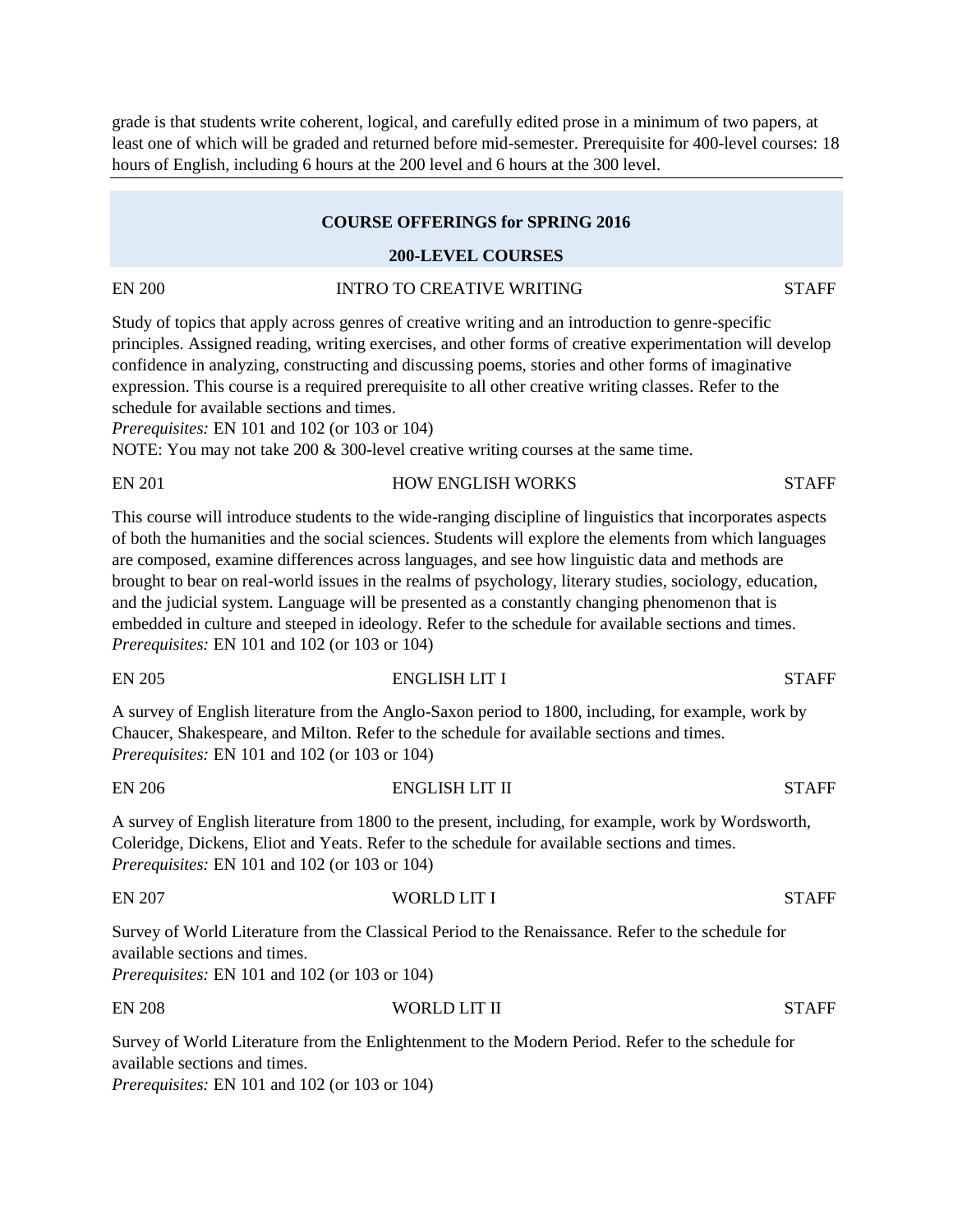| <b>EN 209</b>                                        | <b>AMERICAN LIT I</b>                                                                                                                                                                                                                                                                                                                                                                                                                    | <b>STAFF</b> |
|------------------------------------------------------|------------------------------------------------------------------------------------------------------------------------------------------------------------------------------------------------------------------------------------------------------------------------------------------------------------------------------------------------------------------------------------------------------------------------------------------|--------------|
| <i>Prerequisites:</i> EN 101 and 102 (or 103 or 104) | Survey of American literature from its beginnings to 1865, including, for example, work by Poe, Thoreau,<br>Emerson, Melville, and Whitman. Refer to the schedule for available sections and times.                                                                                                                                                                                                                                      |              |
| <b>EN 210</b>                                        | <b>AMERICAN LIT II</b>                                                                                                                                                                                                                                                                                                                                                                                                                   | <b>STAFF</b> |
| <i>Prerequisites:</i> EN 101 and 102 (or 103 or 104) | Survey of American literature from 1865 to the present, including, for example, work by Twain,<br>Dickinson, Hemingway, Faulkner and Morrison. Refer to the schedule for available sections and times.                                                                                                                                                                                                                                   |              |
| <b>EN 216</b>                                        | HONORS ENGLISH LIT II                                                                                                                                                                                                                                                                                                                                                                                                                    | <b>STAFF</b> |
| <i>Prerequisites:</i> EN 101 and 102 (or 103 or 104) | Honors section of EN 206. Refer to the schedule for available sections and times.                                                                                                                                                                                                                                                                                                                                                        |              |
| <b>EN 220</b>                                        | HONORS AMERICAN LIT II                                                                                                                                                                                                                                                                                                                                                                                                                   | <b>STAFF</b> |
| <i>Prerequisites:</i> EN 101 and 102 (or 103 or 104) | Honors section of EN 210. Refer to the schedule for available sections and times.                                                                                                                                                                                                                                                                                                                                                        |              |
| <b>EN 249</b>                                        | AFRICAN-AMERICAN LIT                                                                                                                                                                                                                                                                                                                                                                                                                     | <b>STAFF</b> |
|                                                      | This course is designed as an introductory survey of texts and discourses within the African American<br>literary tradition. As we explore critical works within this tradition, from slavery through the<br>contemporary period, we will frame our close textual readings and literary analyses within the context of<br>critical movements in social, cultural, and literary history. Refer to the schedule for available sections and |              |

*Prerequisites:* EN 101 and 102 (or 103 or 104)

times.

#### **300-LEVEL COURSES**

#### EN 300-001 INTRODUCTION TO ENGLISH STUDIES TR 12:30-1:45 Bassett

An introduction for English majors to the methods employed in the discipline of English. Students will be exposed to the fundamental issues of critical reading, interpretation, and writing, especially to the use of critical methods in the study of primary texts. Readings will include a selection of texts in the traditional categories of poetry, drama, and prose, as well as the genre of the critical essay. There may also be investigations into other genres and media.

#### EN 300-002 INTRODUCTION TO ENGLISH STUDIES TR 2:00-3:15 Bassett

An introduction for English majors to the methods employed in the discipline of English. Students will be exposed to the fundamental issues of critical reading, interpretation, and writing, especially to the use of critical methods in the study of primary texts. Readings will include a selection of texts in the traditional categories of poetry, drama, and prose, as well as the genre of the critical essay. There may also be investigations into other genres and media.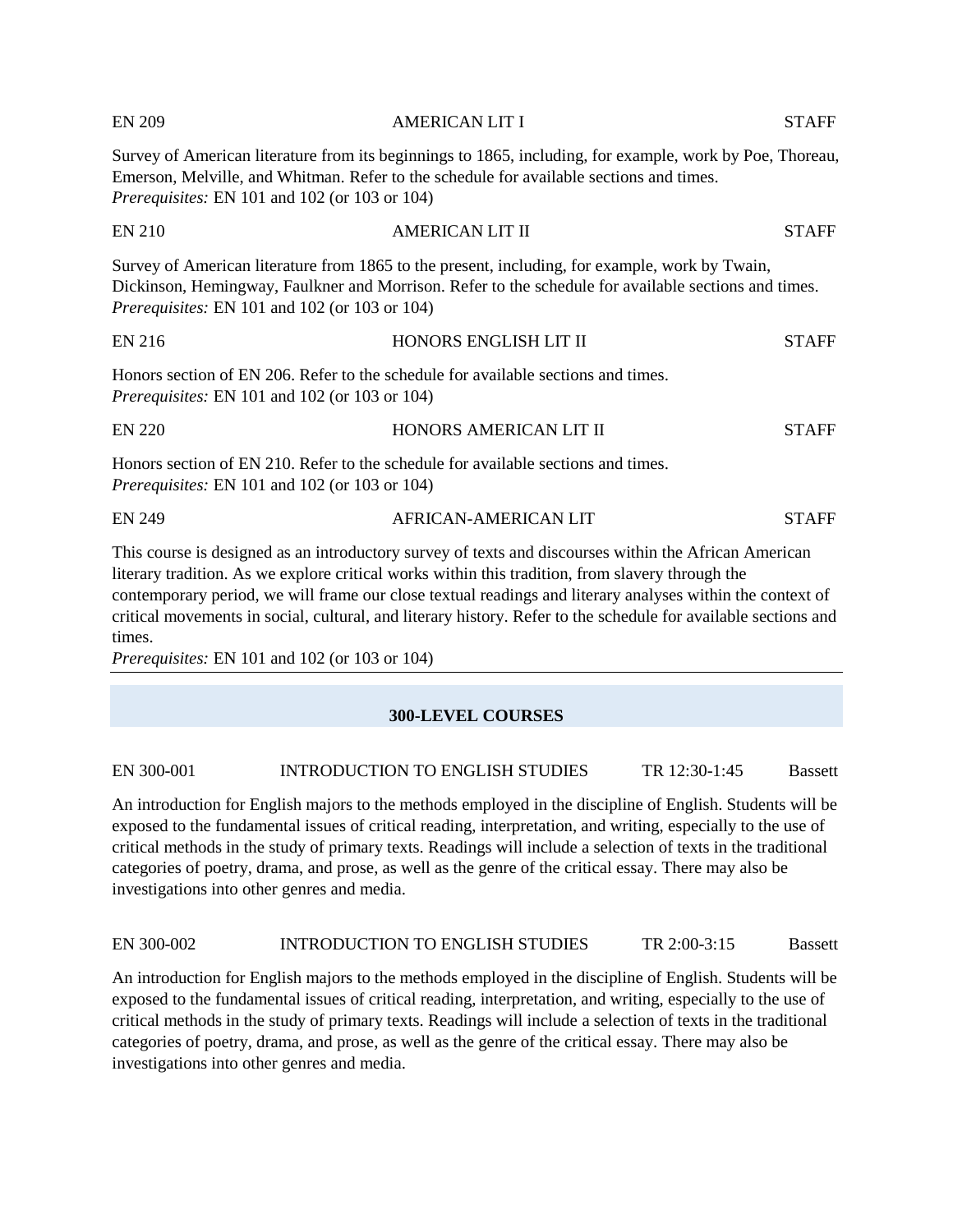EN 301-001 / 002 / 003 PROSE TOUR STAFF

Close study of the basic principles for composing creative prose. Reading and assigned writing experiments in a broad range of prose strategies. Required of all creative writing minors. *Prerequisite:* EN 200 (This prerequisite is never waived).

| EN 301-004 | <b>PROSE TOUR</b> | TR 12:30-1:45 | Rawlings |
|------------|-------------------|---------------|----------|
|            |                   |               |          |

In this course we will focus on reading and writing a variety of kinds of creative prose, from short essays to long stories, from literary journalism to tall tales, to give ourselves a sense of the range of aesthetic possibilities available to prose writers. We will spend part of each class writing, reading aloud, and talking about writing by professionals and the writers in our class. Our focus will be on the writing process, from generating to revising to editing.

*Prerequisite:* EN 200 (This prerequisite is never waived).

# EN 303-001 / 002 / 003 / 004 POETRY TOUR STAFF

Close study of basic principles for composing poetry. Reading and assigned writing experiments in abroad range of poetic styles. Required of all creative writing minors. *Prerequisite:* EN 200 (This prerequisite is never waived).

#### EN 309-001 ADVANCED EXPOSITORY WRITING TR 11:00-12:15 Mwenja

English 309, an advanced writing workshop, aims to help student writers who want additional expository writing instruction after English 101 and 102. Class members will analyze their writing strengths and weaknesses, set goals for improving their writing and work on practical writing assignments depending partly on their majors or fields of interest. Students will study and practice advanced techniques of effective expository prose, including explanation, logic and persuasion, analysis, evaluation, and stylistic sophistication.

EN 310-001 SPECIAL TOPICS IN WRITING MW 4:30-5:45 DiNatale

Topics vary from semester to semester; examples are legal writing, writing about social sciences, and reading and writing in cyberspace.

# EN 310-003 SPECIAL TOPICS IN WRITING TR 2:00-3:15 Weiland **Public Relations Literacies**

Students will participate in the creation of content for the Department of English newsletter, *The Chambered Nautilus* and in research and presentation methods for University programs, English major alumni, and departmental activities. In addition, we will study a wide variety of writing such as profiles, satire, human-interest stories, and creative pieces.

By the end of the semester, students will have written an article that will be included in the following semester's edition of *The Chambered Nautilus*.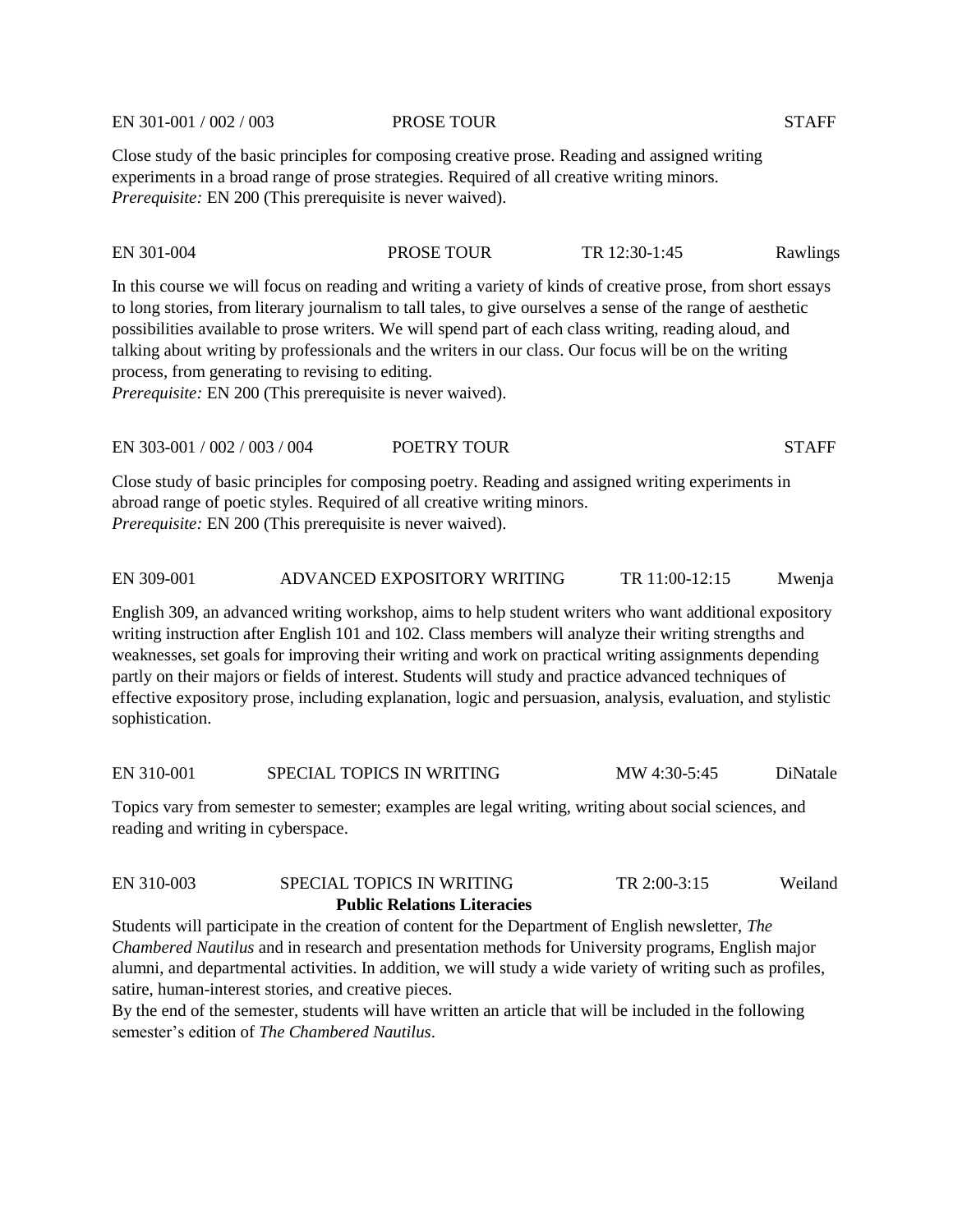## EN 310-004 SPECIAL TOPICS IN WRITING TR 11:00-12:15 Oliu **Slash/Pine Internship**

Students in the Slash Pine internship will design and publish poetry chapbooks and plan innovative arts and literary events. Students will document and write about these experiences, as well as produce reviews of chapbooks to be published on our website. Students will work together on all projects, taking ownership of the process, and using all their skills and talents to ensure the success of their projects. The work is intensive and demanding but also brings the reward of having conceived, designed, and executed projects that live in the real world -- books that are marketed and sold, and community arts events that include people outside the university.

Slash Pine is by permission only. Please contact Brian Oliu at beoliu@ua.edu if you are interested in the course.

## EN 310-005 SPECIAL TOPICS IN WRITING TR 2:00-3:15pm Tekobbe **Digital Writing**

This course investigates the social web and explores a number of modes of digital composing for internet audiences. We will work with the making of different kinds of social media, like memes, podcasts, videos, and Tweets. No prior digital design experience is required.

EN 311-001 / WS 422-002 SPECIAL TOPICS IN LITERATURE MWF 11:00-11:50 STAFF

Topics vary from semester to semester and may include courses offered by other departments.

## EN 311-003 /IT 380-001 /WL 490-002 SPECIAL TOPICS IN LITERATURE T 3:30-6:00 Godorecci **Fascism in Film and Literature**

This course will be taught in English. The word Fascism has reappeared on the front page of newspapers and in the headlines of television news. It has returned to haunt the political and social life in our foreverchanging world. Fascism is associated with the events that led to the Second World War. There are, however, aspects of Fascism that are strictly literary and that have a theoretical and psychological component. Mussolini, the politician and the writer, flirted with a philosophy rooted in the idealism of the 1800's, while writers like Pirandello underscored the theatrical aspects of Fascism, the multiplication of personae as well as an "obsession with a plot," and interpretation/argumentation without restraint. We will explore this in the readings and films in this course while focusing on the interest in Fascism that carried over from the early 1900's onward (from Roberto Rossellini's film *Rome Open City*, to Alberto Moravia's *The Conformist*, up to Umberto Eco's *Foucault's Pendulum*).

EN 311-006 / AAST 395-321 SPECIAL TOPICS IN LITERATURE MW 3:00-4:15 STAFF

Topics vary from semester to semester and may include courses offered by other departments.

#### EN 311-320 / AAST 395-320 SPECIAL TOPICS IN LITERATURE MW 6:00-7:15 STAFF

Topics vary from semester to semester and may include courses offered by other departments.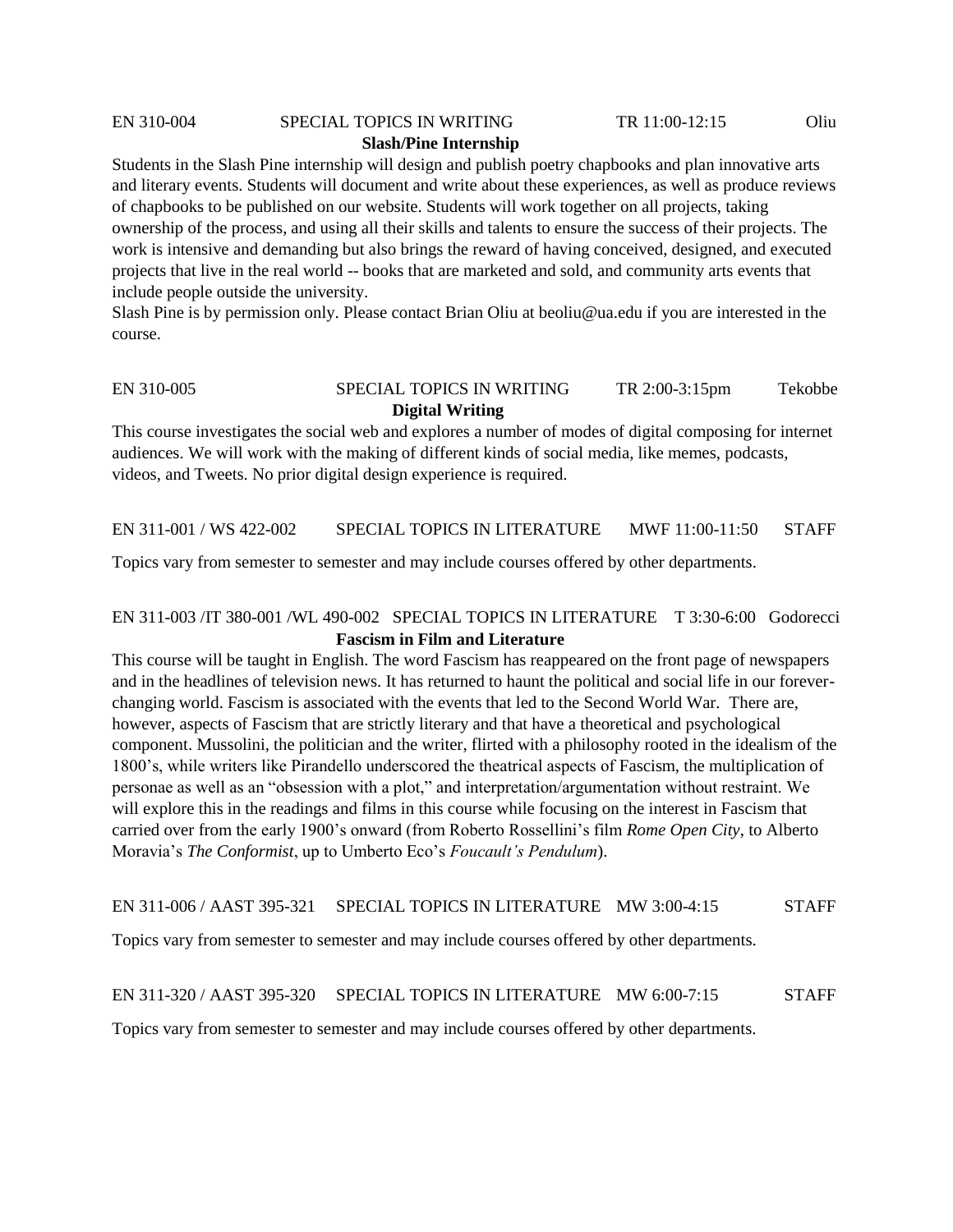#### EN 317-001 WRITING CENTER PRACTICUM MW 3:00-4:15 DiNatale

The Writing Center is accepting applications for our Spring 2016 practicum course, English 317. The practicum is a three-credit-hour experiential learning course, which combines reading and reflection with hands-on, supervised work as a writing consultant. It is ideal for students who want to learn more about teaching writing or who want to improve their own writing skills.

After completing English 317 successfully, students are eligible to work at the Center for pay (budget permitting); however, students who do not plan to work for pay (i.e., who are graduating, or can only commit for a one-semester experience) are also welcome to apply. The practicum is open to students in all majors. English 101 and 102 (or their equivalent) are prerequisites for this course.

To apply, submit the following: 1) Writing Center Application Form, with: 2) Names and contact information of two references who can attest to your academic and writing ability, 3) Sample(s) of your academic writing (up to 10 pages) and 4) [Optional] a resume. For more information about the Center, please visit writingcenter.ua.edu.

#### EN-319-001 / 002 / 003 / 004 / 005 / 006 TECHNICAL WRITING STAFF

Focuses on principles and practices of technical writing, including audience analysis, organization and planning, information design and style, usability testing, and collaborative writing. Special emphasis will be placed on composing instructions, various kinds of reporting such as investigative and feasibility studies, document design for technical presentations, proposals and collaborative composition. *Prerequisites:* EN 101 and EN 102 (or equivalent) and junior standing.

#### EN 320-001 INTRODUCTION TO LINGUISTICS MWF 11:00-11:50 Nelson

Introduction to the study of language, including subjects such as language acquisition, variation, and origins. The system of sounds, syntax, and meaning are illustrated in English and other languages.

#### EN 320-002 INTRODUCTION TO LINGUISTICS TR 11:00-12:15 Popova

Introduction to the study of language, including subjects such as language acquisition, variation, and origins. The system of sounds, syntax, and meaning are illustrated in English and other languages.

#### EN 321-001 LINGUISTIC APPROACHES TO GRAMMAR TR 9:30-10:45 Popova

A study of English grammar integrating principles from linguistic theory with structural approaches to grammar. The course includes a focus on the expectations of grammatical usage in different contexts and an understanding of how to apply this knowledge in a pedagogical setting.

# EN 329-001 / 002 / 003 / 004 DIRECTED STUDIES STAFF

*Prerequisite:* Enrollment only by previous arrangement with a specific instructor and with the permission of the director of undergraduate English studies.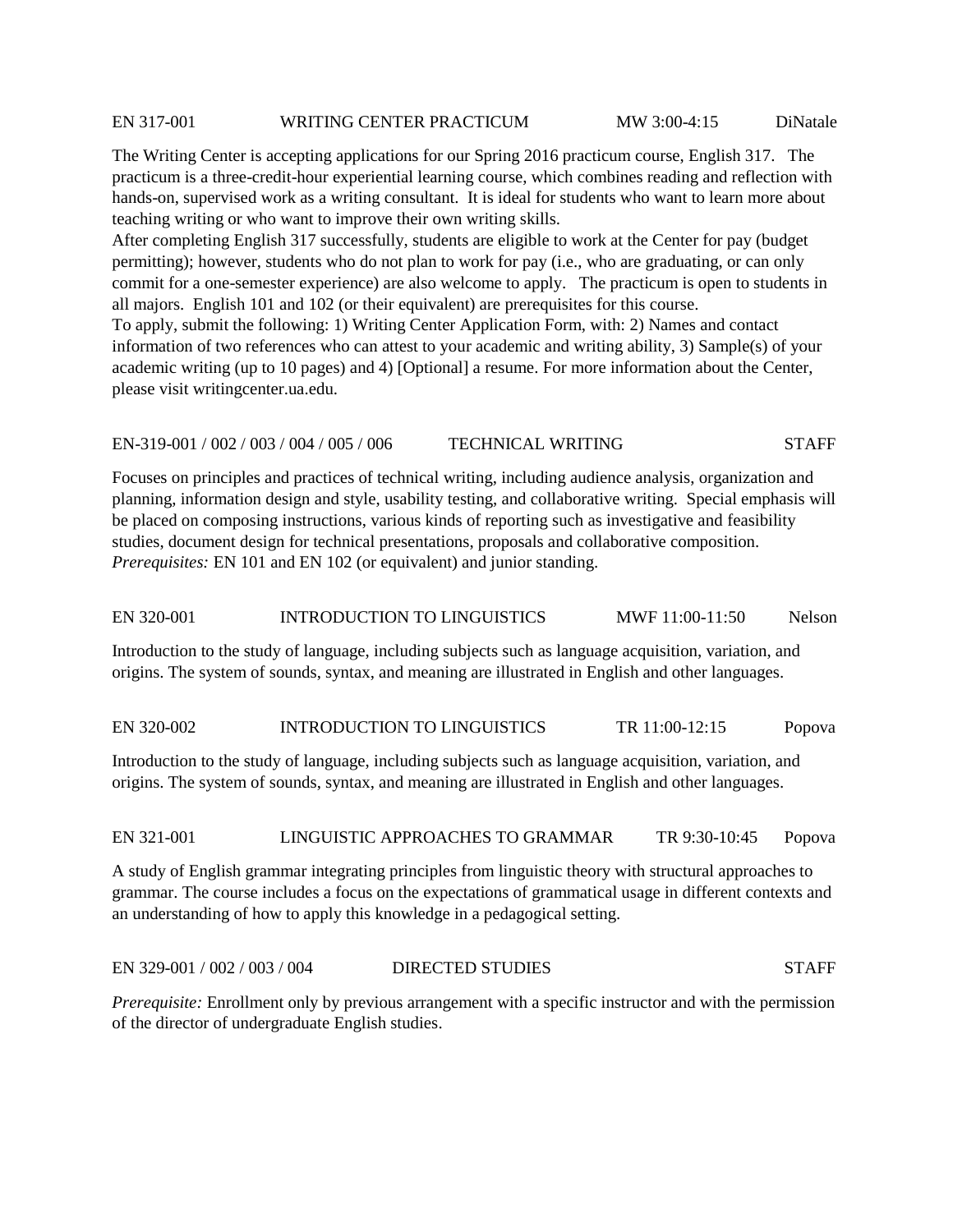#### EN 330-001 CHAUCER AND MEDIEVAL LITERATURE TR 2:00-3:15 Cook

Why study the Middle Ages? Because, to quote Larry Benson, "The university in which we meet, the clock that looks down on us, the script in which we take our notes, the reading of a lecture—and even the alcohol to which we look forward at the end of a long day—all are medieval inventions. We are what we are because the Middle Ages made us that way." In this course we will ponder fundamental questions about the value of medieval literature to contemporary audiences, as we survey medieval literature from the seventh through the fourteenth centuries. In the second half of the semester, we will turn our attention to Northern and Southern American appropriations of medieval literature and history, using novels and films to determine what these representations tell us about ourselves and the Middle Ages we particularly like to imagine. Course texts include a selection of Old English poems, *Beowulf*, the *Mabinogion*, the *Lais*  of Marie de France, Chaucer's *House of Fame* and the morality play *Everyman*. Novels include Thomas Nelson Page's *Red Rock* and Mark Twain's *A Connecticut Yankee in King Arthur's Court*.

#### EN 333-001 SHAKESPEARE TR 11:00-12:15 Loper

This course offers an introduction to the study of Shakespeare's plays. In addition to reading at least one play from each genre—comedy, tragedy, history, and romance—we will examine the material and cultural conditions of Shakespeare's England. Students will be asked to consider the ways in which Shakespeare adapted sources for his audiences and, by viewing various film clips, how contemporary filmmakers adapt Shakespeare. Other topics of conversation will include the authorship debate, various critical approaches to interpreting Shakespeare's plays, and some reasons for his lasting legacy. To help celebrate the 400th anniversary of Shakespeare's death, students will attend one film screening, staged production, or lecture outside of class, and produce their own interpretations of Shakespeare.

## EN 335-001 MILTON 11:00-11:50 MWF Ainsworth and Wilson **Milton and Women: "The Edifice Project"**

An introduction to Milton's English poetry and its many complexities. Anchored by an intensive investigation of Paradise Lost, Milton's great epic, this class will address the technical and theoretical aspects of Milton's writing as well as discussing the underpinnings of its meaning. We'll master together some of the best and most intimidating poetry ever written. This class will be co-taught by David Ainsworth and Emma Annette Wilson. We'll both be in the classroom every day and we'll grade and comment on your work as a team.

We'll also be the beneficiaries of The Edifice Project, which I will explain on the first day and also describe in some detail at the end of the syllabus. In effect, this class is designed to take your thinking and ideas seriously outside the bounds of this single semester. For some of you, your work will be preserved for use in future EN 335 classes, just as the work of last year's class on Milton, Milton and Reason (and the previous classes' topics) will come into play this semester. Over time, groups of EN 335 students can together construct a larger understanding of Milton through collective effort and investigation of specific aspects or questions in Milton's work. I expect a few members of last year's class will pay us a visit over the course of the semester to talk about Milton with you.

Our course topic this year, Milton and Women, will focus our attention on the character of Eve in Paradise Lost. Was she made inferior to Adam? Did she fall because she was flawed? We'll begin by learning about Milton as a writer and how to read his work, as well as looking a bit at his Divorce Tracts and the ways they influenced our modern conception of marriage and relationships. We'll then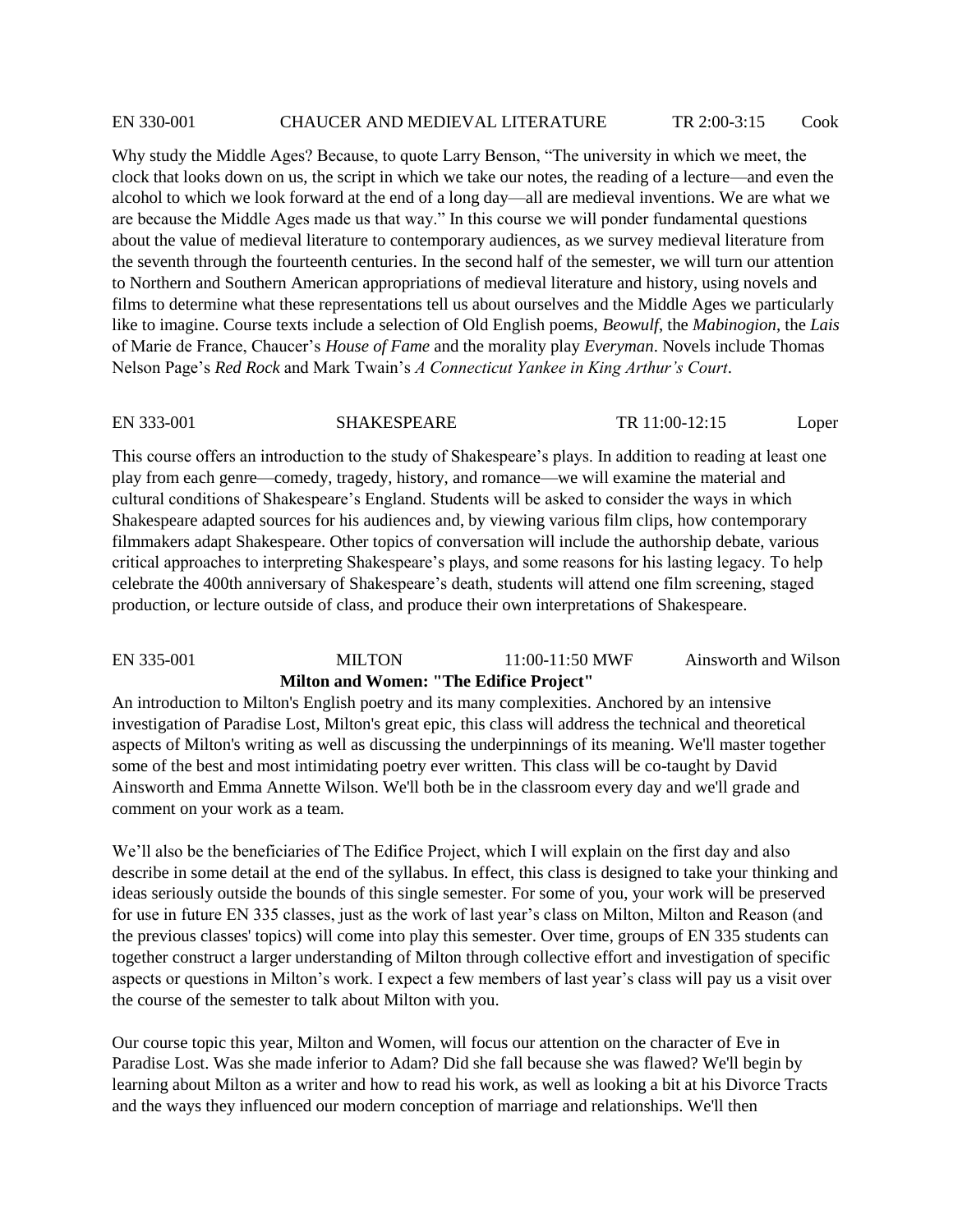concentrate on the characters of Eve and Dalila in *Paradise Lost* and *Samson Agonistes*. In addition, we'll think about how Jesus behaves in *Paradise Regained* and whether that behavior aligns him more with Eve than with Adam.

## EN 344-001 MAJOR AUTHORS, 1660-1900 TR 12:30-1:45 Ulmer **Keats, Austen, and Regency Romanticism**

Two of the most accomplished and well-loved English authors, John Keats and Jane Austen, pursued their careers during the Regency (1811-20)--the time of a mad King and his disreputable Prince of Wales son; of Nelson and Wellington, Napoleon and Waterloo; of Byron's and Beau Brummell's "years of fame"; of balls, gambling, duels, and scandalous love affairs; of both lavish high society fashion and enormous poverty and unrest among the lower classes. We will see how this world shapes the works of Keats and Austen by reading Keats's most admired poems and (I'm thinking) perhaps three Austen novels. Two papers and Final Exam on Keats.

## EN 347-001 ENGLISH LIT DURING THE ENLIGHTENMENT MWF 12:00-12:50 Burke

This course is to be a survey of English, Scottish, and Irish literature during the period customarily known as the Enlightenment. Attention will be paid to the period's major poets—Dryden, Swift, Pope, Johnson, Thomas Gray, & Bobby Burns—with an emphasis on their bent toward satire. But this time around there will also be an emphasis on the variety of prose fictions that make this time in English literature especially interesting. I expect we will be looking carefully at some or all of the following titles: *Oroonoko*; or, *The Royal Slave* (1688) by Aphra Behn; *Gulliver's Travels* (1726) by Jonathan Swift; *Candide*; or, *Optimism* (1759) by Voltaire; *The History of Rasselas, Prince of Abyssinia* (1759) by Samuel Johnson; and, finally, Tobias Smollet's comic masterpiece, *The Expedition of Humphry Clinker* (1771). Students can expect regular reading quizzes on major works, a final exam, and two short critical papers to be completed outside of class.

# EN 349-001 VICTORIAN LITERATURE TR 9:30-10:45 Pionke

This lecture/discussion course seeks to provide upper-division undergraduate English majors with a selfconsciously historicized survey of Victorian literature. It is designed to accomplish three related goals: 1) to expose students to the three major genres of Victorian literature—poetry, nonfiction prose, and the novel;

2) to introduce students to many of the period's best-known and most influential practitioners of these three genres; and

3) to encourage students to interpret these authors and their works as participants in and respondents to the historical debates over democracy, industry, science, culture, gender, education and empire that help to define Victorian England. In order to convey the sense in which these debates developed and intermingled as the period progressed, the course is arranged in a roughly chronological order from Carlyle to Wilde. Most weeks begin with a selection of poetry and/or nonfiction prose by one, or at most two, Victorian authors and end with a sizable portion from the novel assigned for the course. This weekly mixing of genres is intended to further reinforce the idea that Victorian authors operated in an intellectually diverse and contextually rich environment, and to give students a discussion-generating variety of genres and opinions with which to engage.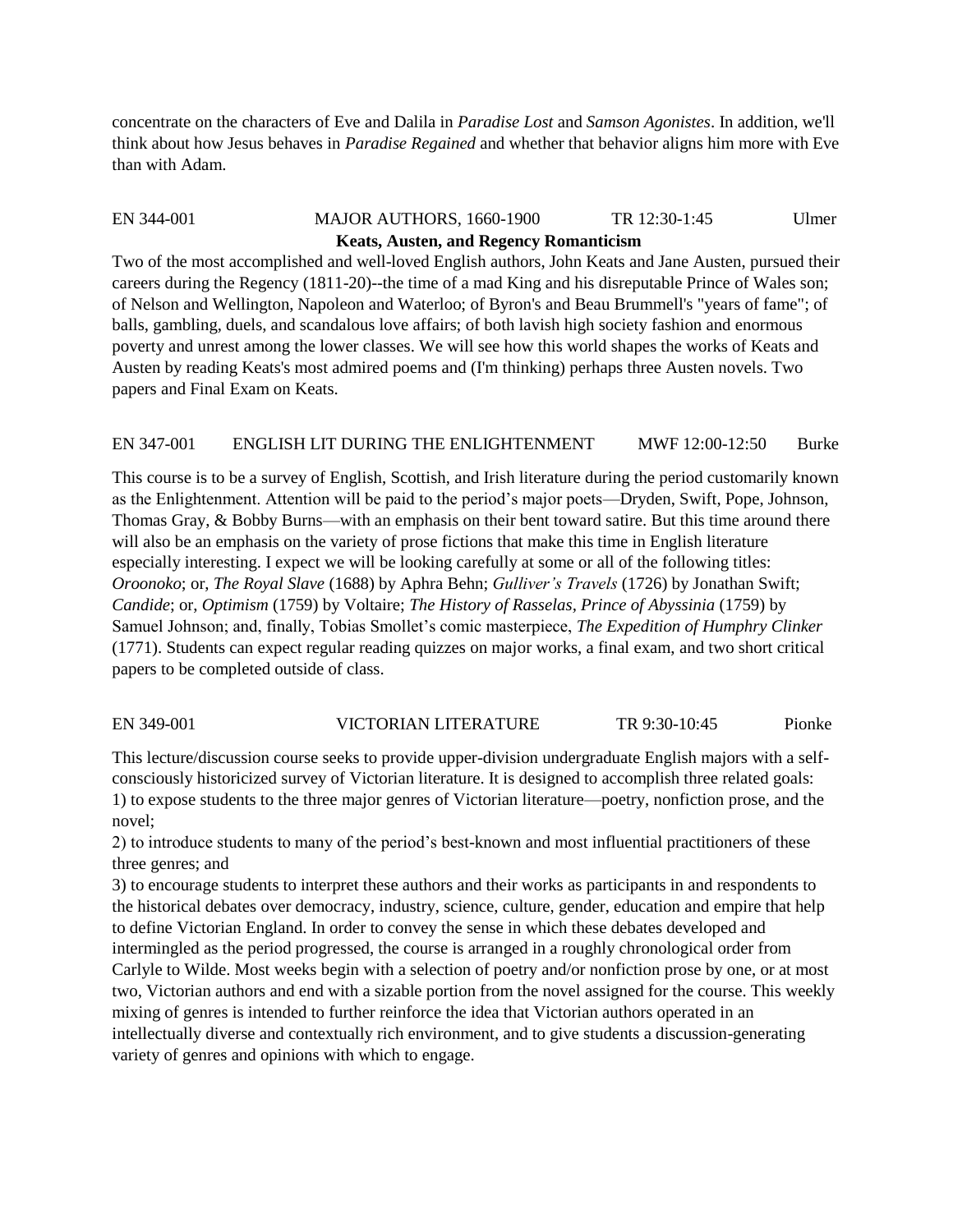# EN 350-001 / AAST 350-001 TOPICS IN AFRICAN-AMERICAN LIT MW 3:00-4:15 C. Smith **What is African American Literature?**

In this course, students will examine the meaning(s) of African American literature. The question that is the driving force for the course – What is African American Literature? – is grounded in Kenneth Warren's understanding of African American literature as a literary movement that began in the 1880s and ended in the 1960s. According to Warren, African Americans writing during this time were united in the common goal of ending Jim Crow laws and other forms of state-sponsored segregation and discrimination. With the passage of the Civil Rights Act of 1964, which effectively ended Jim Crow, African American literature ceased to exist, Warren argues. What we get today, he maintains, is a body of literature that lacks the kind of cultural and political cohesion that defined African American literature during the Jim Crow era.

Taking Warren's argument as a point of departure, we will grapple with early and modern-day literature written by African Americans such as Toni Morrison, Edward P. Jones, and early African American writers such as Frederick Douglass and Phillis Wheatley. We will ask ourselves, How do we classify the body of black texts that appear outside of the Jim Crow era? If Toni Morrison's novels, for example, are not African American literature, what are they? Assignments for the course include regular reading quizzes and an 8 to 10-page research paper.

## EN 361-001 TOPICS IN AMERICAN LIT, 1945 TO PRESENT MWF 11:00-11:50 H. White **Modern Family**

Tolstoy said "all happy families are alike; each unhappy family is unhappy in its own way." This course will examine the idea of family in post-WWII America by reading a selection of the era's most important fiction on the subject. As we will see, post-war writers have come back and back to the idea of family as a lens through which to write about ideas of identity, including race, religion, and sexuality. It has also been a shaping force in our contemporary understanding of the individual as both a member of, and a figure apart from, the innumerable groupings that comprise our intimate lives.

## EN 363-001 TOPICS IN BRITISH LITERATURE, 1945 TO PRESENT TR 2:00-3:15 Deutsch **British Literature, After the Empire**

What does the seat of power of a fading world empire look like? The British Empire was arguably the most influential Imperial power of the twentieth century, accumulating massive wealth, an extended political commonwealth, varied aesthetic traditions, and a lot of ill will, both at home and abroad. This course will examine the troubled days of Britain after World War II through a survey of some of the major novelists, playwrights, and poets working in the post-1945 era. We will explore the expansion of education to the masses, the influx of immigrants from Britain's colonies, the re-entrenchment of the aristocracy, and the consequent social tensions in London and elsewhere, resulting in class and racial conflicts and violence. We will also explore the formal and aesthetic innovations that authors utilized to account for these turbulent times. Writers likely to be considered will be Kingsley Amis, Caryl Churchill, Wendy Cope, Hanif Kureishi, Philip Larkin, Ian McEwan, Harold Pinter, Samuel Selvon, and Zadie Smith.

#### EN 373-001 WOMEN IN LITERATURE TR 12:30-1:45 Weiss

Virginia Woolf, in A Room of One's Own, famously made the claims, not only that women need financial independence and personal autonomy to write well, but also that great women writers needed to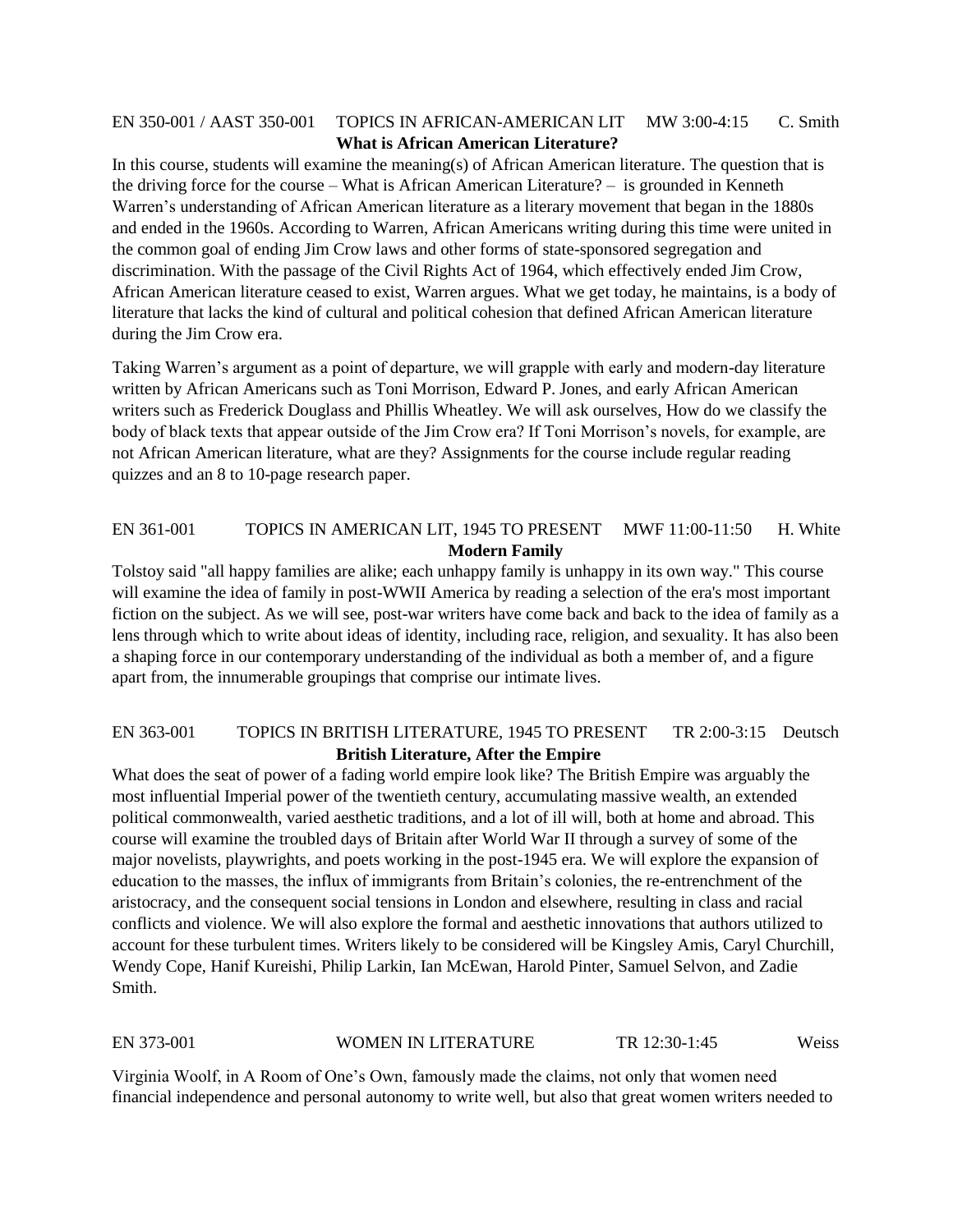write "as women write, not as men write." She urged women to "think back through our mothers" as writers—to focus and to build upon on a female literary tradition in order to extend and expand it. This course investigates the idea of a female literary tradition by taking a long historical and a wide geographical perspective on woman-authored fiction in English. Through our readings in British and North American novels ranging from the early eighteenth to the late twentieth centuries, we will examine the idea of a female literary tradition, searching for formal, thematic, and psychological convergences. Texts will include some (but not all) of the following novels and short fictions: Aphra Behn, *The Nun*; Maria Edgeworth, "Angelina;" Jane Austen, *Persuasion*; Charlotte Brontë, *Jane Eyre*; Jean Rhys, *The Wide Sargasso Sea*; Louisa May Alcott, *Little Women*; Edith Wharton, *House of Mirth*; Virginia Woolf, *To the Lighthouse*; Toni Morrison, *Sula*; Margaret Atwood, *Surfacing*; Angela Carter, *Wise Children*; Amy Tan, *The Joy Luck Club*; Sandra Cisneros, *The House on Mango Street*.

## EN 399-001 HONORS SEMINAR IN ENGLISH MW 3:00-4:15PM Crank **"Taking Out the Trash"**

This section of English 399 explores our relationship with trash, junk, litter, and/or garbage: how do we imagine "trash" or "waste," both as a physical "thing" and as it relates to rhetorics of identities? In what ways do our definitions of disposability relate to/define how we read ourselves and others? As we work through our readings, we will be especially interested in interrogating the relationship between trash and community identifications (i.e. regional communities/national and global communities), performances of gender and sexuality, explorations of ecologies, and formations of cultural identities. We will also explore the emerging field of "trash studies" and its defining scholar, Patricia Yaeger, especially her concepts of "luminous trash" and "dirty ecology." Possible texts include: Ecology of a Cracker Childhood, Ray; A Turn in South, Naipaul; Dirt and Desire, Yaeger; The Redneck Manifesto, Goad; Their Eyes Were Watching God, Hurston; Dirty South, Atkins; Father and Son, Brown; The Third Life of Grange Copeland, Walker.

*Note:* Enrollment preference will be given to English Majors. *Prerequisites:* EN 215 and EN 216 (or EN 219 or EN 220)

#### **400-LEVEL COURSES**

#### EN 408-001 ADVANCED CREATIVE WRITING MW 4:30-5:45 Oliu **Literary Citizenship**

A literary citizen is an aspiring writer who understands that you have to contribute to, not just expect things from, the publishing world. This course will teach you how to take advantage of the opportunities offered by your campus, local, regional and national literary communities and how you can best contribute to those communities given your talents and interests. It will also help you begin to professionalize yourself as a writer or writing-related career. You will learn how to:

1.) create your own professional blog or website

2.) use social media to build your writing community

3.) design and edit a chapbook of Tuscaloosa's Poetry Out Loud finalists

4.) interview writers and publish those interviews

5.) review books and publish those reviews

6.) submit poems, stories, and essays to literary magazines

7.) query agents and editors regarding book manuscripts

8.) craft a professional résumé.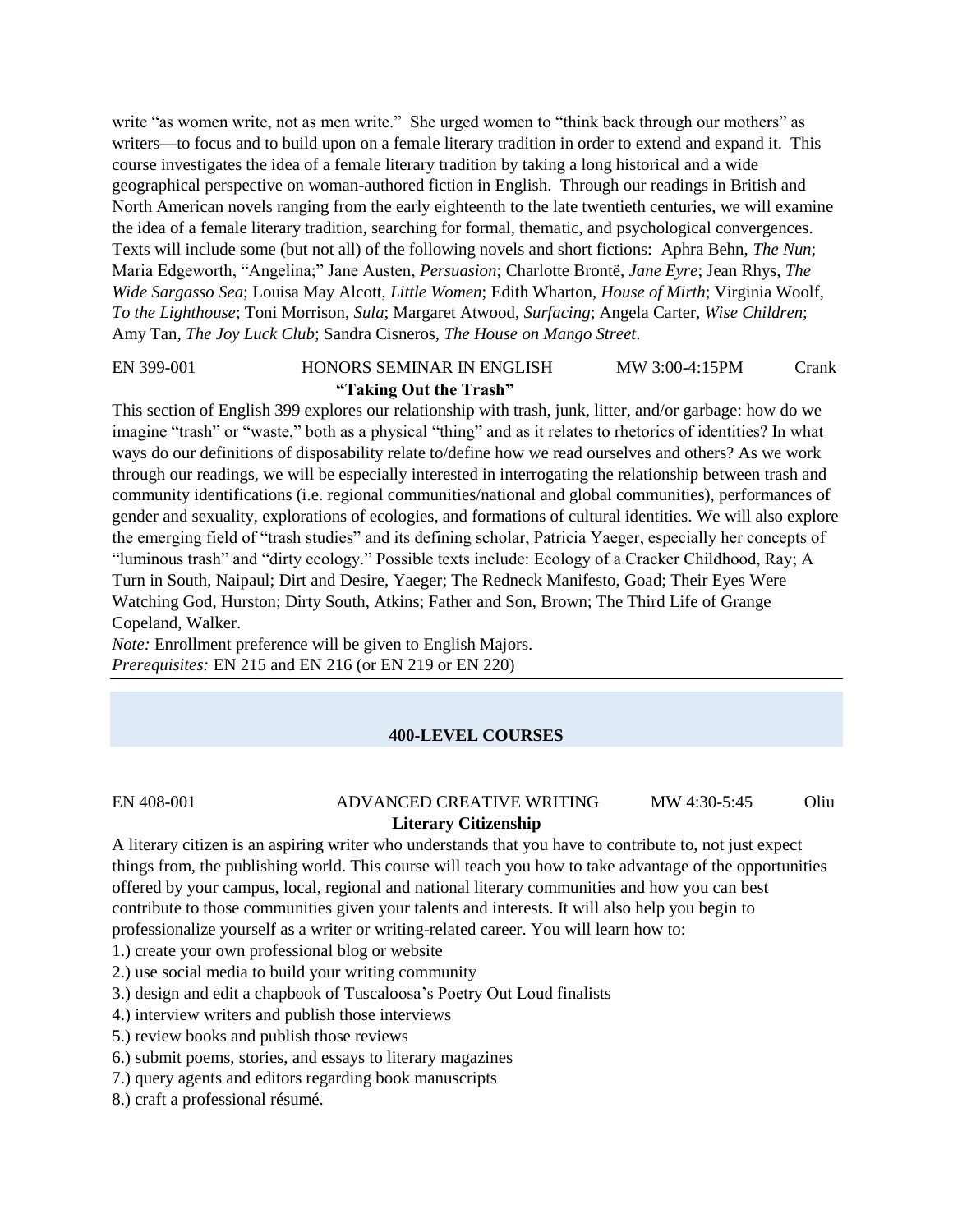9.) successfully interview for a job or internship Texts include Betsy Lerner's *The Forest for the Trees*, Austin Kleon's *Steal Like an Artist*, and Carolyn See's *Living a Literary Life*. *Prerequisites:* EN 200 and EN 301 and EN 303.

## EN 408-002 ADVANCED CREATIVE WRITING TR 3:30-4:45 Johnson **Spoken Word Performance**

The Spoken Word Performance workshop develops unique authorial voices within a workshop and performance format. Emerging from the Harlem Renaissance, spoken word transformed into a venue of social critique, public dialogue, and community activism. Slam poetry, oral documentary, video blogging, and stand-up comedy all draw from ideas and techniques developed in spoken word performances. In this multi-genre course, we will study spoken word performances, with careful consideration of text and technique. Students will also explore the relationship between author and audience by writing and performing new spoken word texts. Public performance is required for this class. *Prerequisites:* EN 200 and EN 301 and EN 303.

| EN 408-003        | ADVANCED CREATIVE WRITING | MW 2:00-3:15 | <b>Staples</b> |
|-------------------|---------------------------|--------------|----------------|
| <b>Ecopoetics</b> |                           |              |                |

In 2001, poet Jonathan Skinner launched the journal *Ecopoetics*, responding to our era of environmental crisis and signaling the arrival of what may come to be seen as the most significant poetic influence of our time. Ecopoetic writing and ecopoetic praxis provide a means for addressing ecological concerns at the radically local site of the shared lexicon. In this course, we will acquaint ourselves with some of the histories, practices, and potentials of ecopoetics. We will read and write works that seek to reinvent the language, refusing resignation for a sense of possibility, for linguistic innovation and intervention, for new forms of consciousness. Assignments will include discussion facilitation, writing and sharing of creative ecopoetic pieces, a portfolio of field writings, and a final public reading. While poetry will our starting point, prose and 'prosoetry' are welcome. Texts may include: *Ecopoetry Anthology*, edited by Robert Hass and Anne Fischer-Wirth; *Ashglalomancy*, Abraham Smith; *Styrofoam*, Evelyn Reilly; *Ecodeviance for the Future Wilderness*, CA Conrad; *Things that Are*, Amy Leach; *Literature for Nonhumans*, Gabrielle Gudding; *To See the Earth Before the End of the World*, Ed Roberson; excerpts from *Practice of the Wild*, Gary Snyder; *Continuous Harmony*, Wendell Berry; *Cyborg Manifesto*, Donna Haraway.

*Prerequisites:* EN 200 and EN 301 and EN 303.

# EN 408-004 ADVANCED CREATIVE WRITING TR 11:00-12:15 Brettell **Retelling Tales: The Art of Recycled Stories**

It will be our goal this semester to rely on "recycled stories" as the raw material for our original creations. Why do we keep coming back to the same stories and archetypes again and again? Whether modernized, adapted, or simply re-spun, our old stories continue to inform us about our contemporary world. We will begin by looking at modern retellings of fairy tales, embark on our own modernizations of ancient myths, and end by recycling pop culture and current news stories. Our goal this semester is to challenge ourselves to find new perspectives, lessons, and characters hidden in familiar tales. Texts will include: Bernheimer's *My Mother She Killed Me, My Father He Ate Me*; Armstrong's *Short History of Myth*; and selections from Sexton, Carson, Gaiman, and others. *Prerequisites:* EN 200 and EN 301 and EN 303.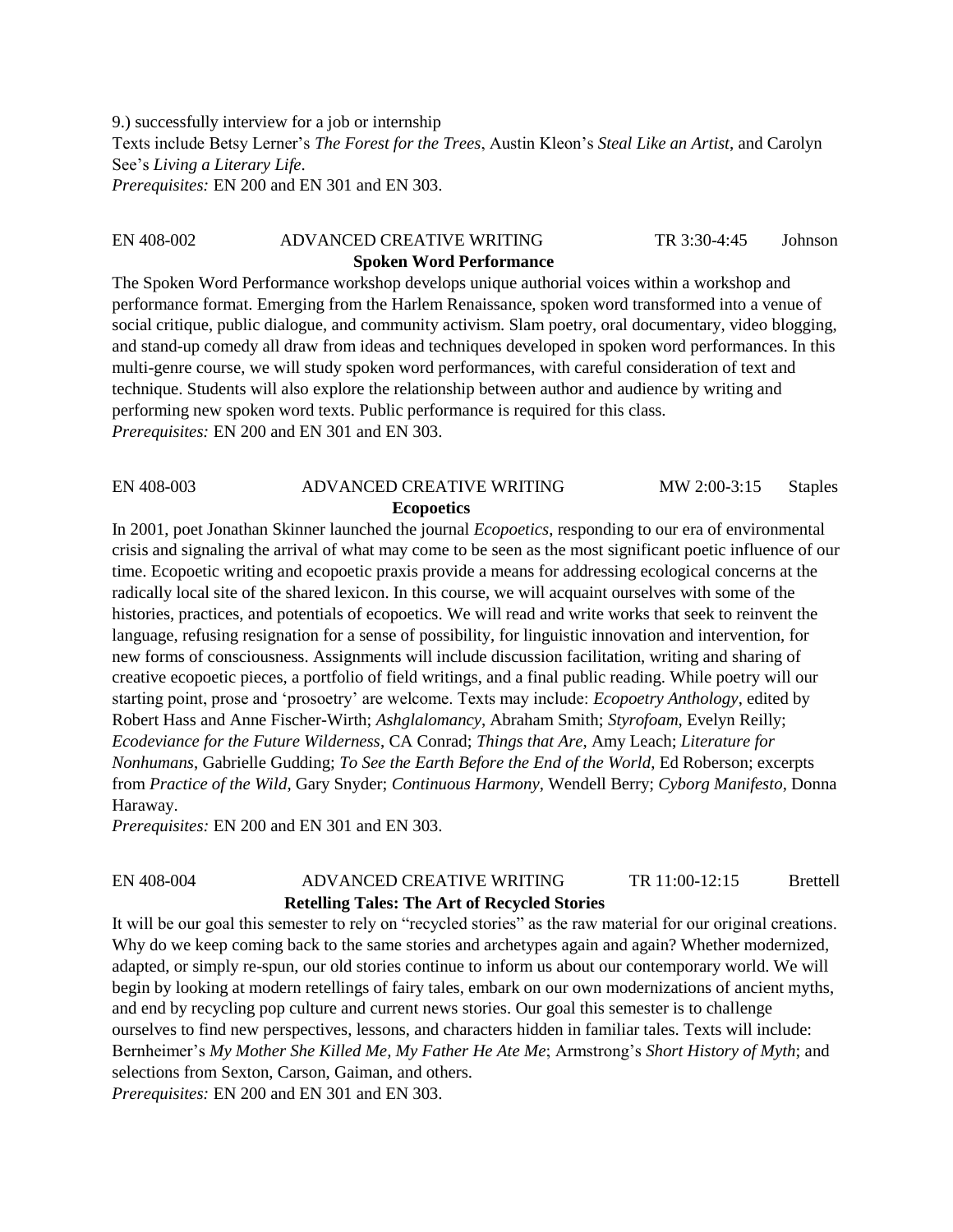# EN 408-005 ADVANCED CREATIVE WRITING TR 2:00-3:15 P. White **EXPLODING FORMS: An Advanced Poetry Workshop**

Students will engage with and explode a number of traditional forms (such as the sestina, the terza rima, and the decima), and experiment with found poetry and neo-forms invented by the students themselves. The class demands: fearless writing, close attention to conventions (before breaking them), a desire for poetic community, and a willingness to support (through helpful critique) the work of others. Some outside activities likely.

*Prerequisites:* EN 200 and EN 301 and EN 303.

## EN 408-006 ADVANCED CREATIVE WRITING TR 12:30-1:45 Parker **Non-fiction Immersion Writing**

During the emergence of "The New Journalism" in the 1960s and '70s, with writers such as Tom Wolfe, Hunter S. Thompson, Truman Capote, Joan Didion, and University of Alabama alumnus Gay Talese, straight nonfiction reportage began adopting the techniques of fiction––dialogue, scene-setting, intimate personal details, the use of interior monologue, metaphorical depth, etc.––and abandoned the sterile objective perspective of "newsworthy subjects" in favor of turning the lens toward less traditional subjects, even the journalists themselves, and a whole new genre of immersion writing evolved. We will look at the evolution of this trend from the 1960s and earlier, following it to the contemporary explosion of immersion project literature in magazines, books, radio, documentaries, and blogs. As writers, we will immerse ourselves in our own communities and lives to find subjects and produce essays, blogs, audio pieces, and/or short documentaries. We will be what Gay Talese calls "nonfiction writer[s] pursuing the literature of reality." *Prerequisites:* EN 200 and EN 301 and EN 303.

#### EN 408-007 ADVANCED CREATIVE WRITING M 2:00-4:30 K. Wells

In her introduction to Halldor Laxness's novel *Under the Glacier*, Susan Sontag says, "Narratives that deviate from [the] artificial norm" of realist fiction "and tell other kinds of stories, or appear not to tell much of a story at all...still, to this day, seem innovative or ultraliterary or bizarre," provoking labels that consign them to "the outlying precincts of the novel's main tradition," and it is with some of these deviant, martian fictions that this course will be concerned. Fabulist fiction is, fundamentally, fiction in which anything can happen, fiction unfettered by empirical reality, in which human beings sprout wings or apes deliver disquisitions on what it is to be human, fiction set in historical theme parks built according to verisimilitude tips acquired from ghosts, fiction of the supernatural, paranormal, romantic, surreal, metaphysical, the oneiric, unlikely, implausible, the uncanny, the marvelous, fiction in which magic, myth, and dream construct a cosmos at a tilt. *Prerequisites:* EN 200 and EN 301 and EN 303.

# EN 408-008 ADVANCED CREATIVE WRITING TR 11:00-12:15 Reyes **Writing the Adapted Screenplay**

What is story and where does it come from? Is it an individual creation or a collaborative experience? Can it be owned or altered? This class is designed to examine the ways in which the creativity of others fosters and sparks our own creative selves. Further, the class will investigate the elements of storytelling that find success both in the form of words on a page and upon transformation into images for the television screen. We will attack these questions in three sections: reading and analysis, collaborative adaptation, and individual book adaptation. Each of these sections revolves around the notions of story, art, and the creative and imaginative experience. That is, students are asked to not only create works, but reflect upon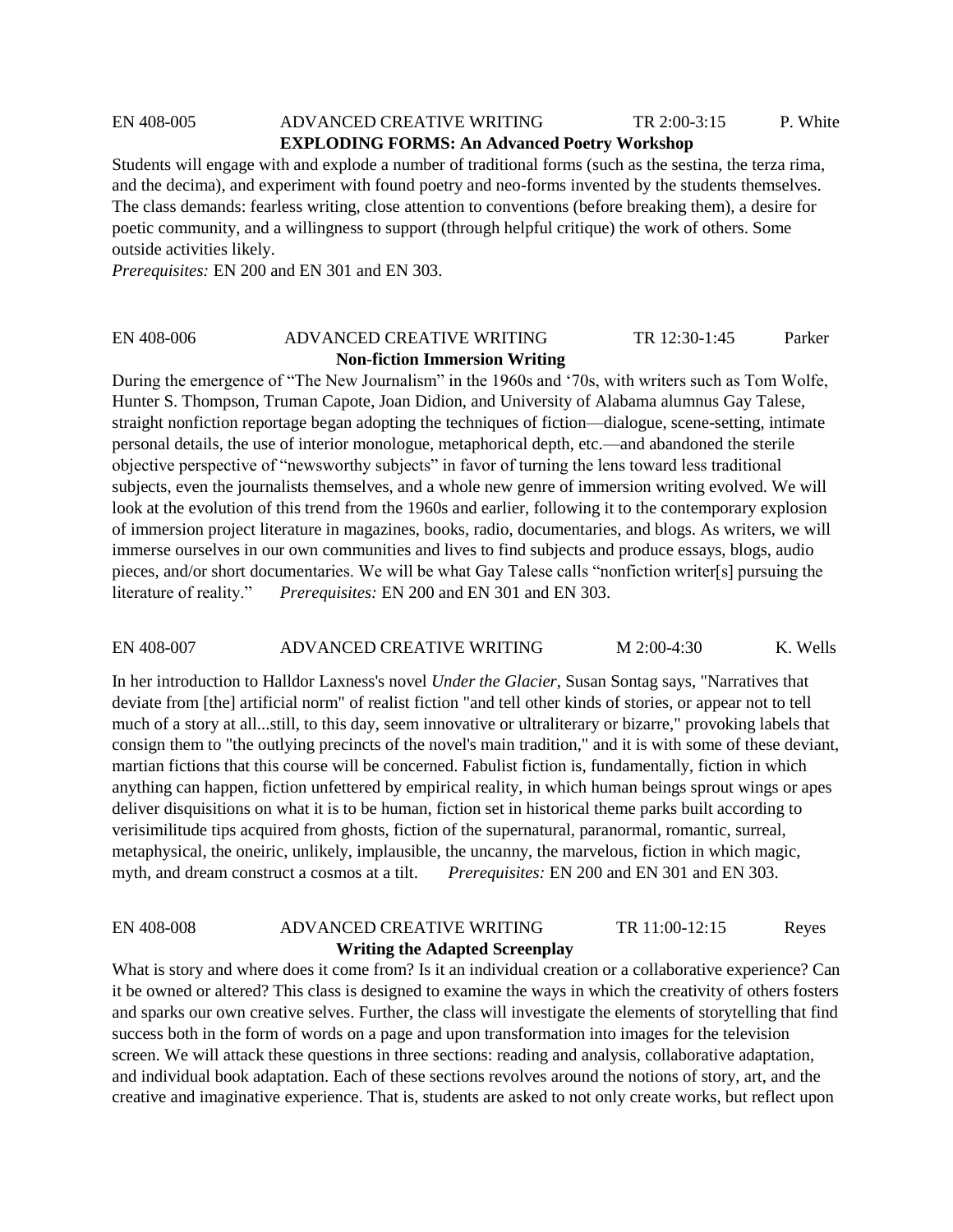the elements in the writing of others that promote creative thought and imagination in their own works. In section one, students will examine elements (language, image, plot, voice, character, etc.) of two books adapted into successful dramatic series. In section two, students will familiarize themselves with the basic elements of screenplay writing, and will work in groups to adapt a creative nonfiction book into a dramatic series story arc and then a 30-minute pilot episode. Finally, in the third section, students will choose from an approved book list to plot the narrative arc of a single-season dramatic series and then write the pilot episode for that season.

The questions we will always be asking ourselves as analyze the work of established series and the work of our classmates: How does the original text differ from the adaptation? What elements were selected, omitted, and invented by the screenwriter in order to satisfy the larger the story? What are the essentials to creating a story in a visual medium? *Prerequisites:* EN 200 and EN 301 and EN 303.

## EN 408-009 ADVANCED CREATIVE WRITING MW 3:00-4:15 Felt **Art of the Essay**

As a noun, the word essay can refer to a short piece of writing; as a verb, to essay is to try, to weigh, to ascertain, to test the quality of. In this course we'll explore the different ways people essay through their representations of the world through art, history, writing, music, film, and archives. We'll examine how the creators of these works convey their individual perspectives and investigate how private or personal narratives can be used to reveal larger societal or cultural issues. Through reading and writing we'll answer the following questions: How do essays differ from memoir? What role do individual voices play in shaping collective histories? How do our present desires sculpt stories of the past and future? Where do the truths you've been taught diverge from what you actually see? *Prerequisites:* EN 200 and EN 301 and EN 303.

## EN 408-010 ADVANCED CREATIVE WRITING TR 3:30-4:45 A. McWaters **Lost & Found in Translation**

This class will explore the art of translation, in which translation itself is defined as "the process of moving something from one place to another." We will practice translating texts from current and ancient languages to our own, and will also experiment with other forms of moving language: from, for instance, medical texts, legalese, mathematics, quantum physics, technical manuals, nautical language, tweets, almanacs, computer code and the like, in effort to see how those linguistic practices can inform our own writing. *Prerequisites:* EN 200 and EN 301 and EN 303.

#### EN 411-001 ADV STUDIES IN COMPARATIVE /MULTICULTURAL LIT TR 12:30-1:45 Iheka

Writing in *Death of a Discipline*, Gayatri Spivak critiques the predominance of European literature in the field of Comparative Literature and insists on paying much needed attention to the literatures from the Global South in order to rejuvenate the field. This course heeds Spivak's suggestion by focusing on the study of literary productions from formerly colonized spaces as comparative cultural artifacts. Reading texts from Africa and the Caribbean, we will ask how writers intervene in the socio-political and cultural events in their societies and consider what formal qualities attend the representations of those issues. We will read the works of writers such as Chinua Achebe, Chimamanda Adichie, Jamaica Kincaid, and Samuel Selvon. Issues to be considered include colonialism, neocolonialism, migration, racism, ethnicity, gender dynamics, and globalization. We will also engage secondary/critical materials on Comparative Literature and the latest manifestations in World Literature and Global Literature, alongside scholarship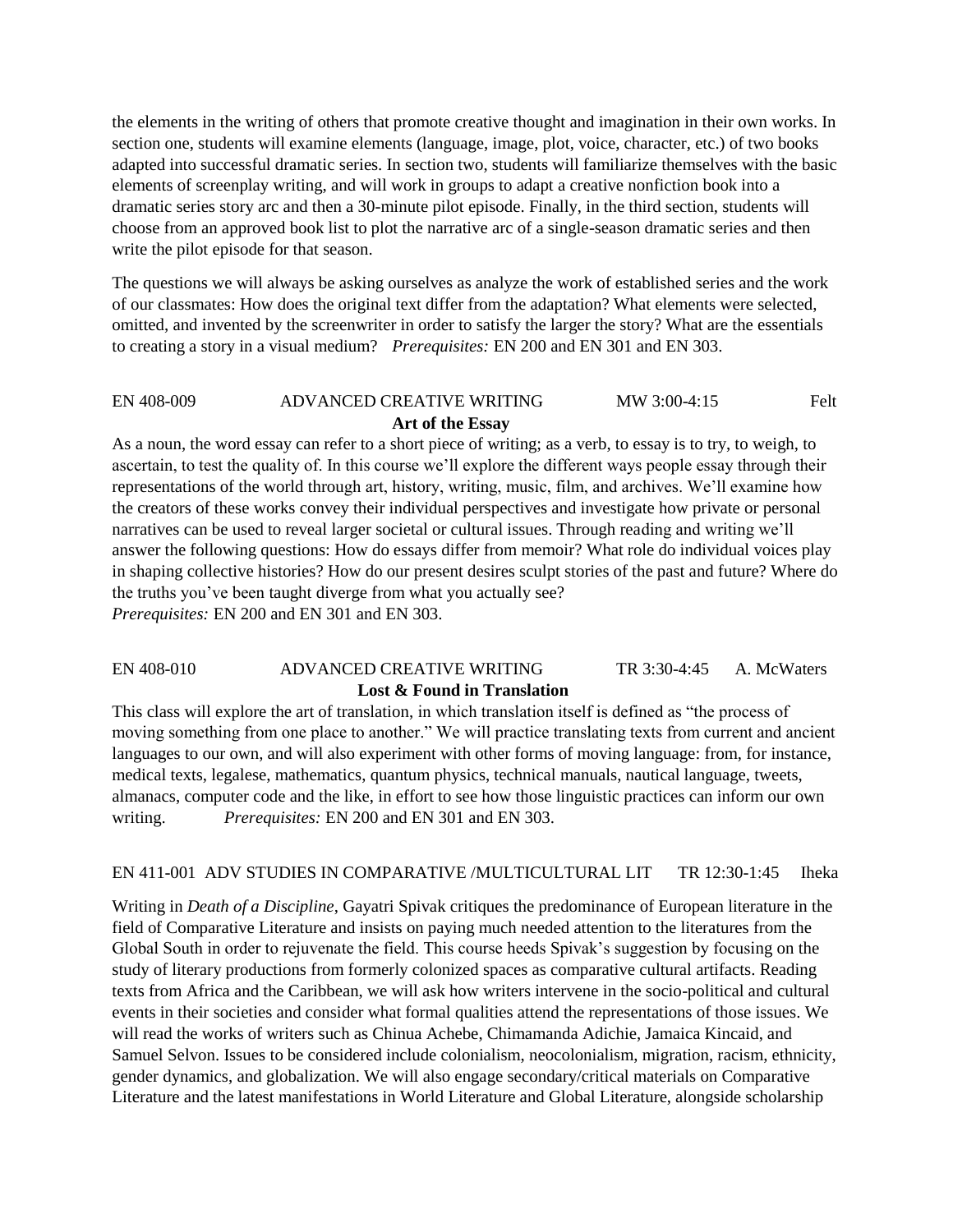on the narratives under investigation. In-class discussions of the narratives will be supplemented with papers and presentations to achieve the course objectives.

## EN 411-002 ADV STUDIES IN COMPARATIVE /MULTICULTURAL LIT TR 9:30-10:45 Yoon **Postcolonial Conditions**

This course will explore the crisis of consciousness in postcolonial literature from Africa, Asia, and the Caribbean. We will engage with the many representations of this condition—from the nomadic and exilic to the supernatural and strange. As such the postcolonial condition will emerge through tropes linked to space (the nation and the journey) and psychology (neurosis and sickness). We will ask how literature articulates this condition through styles ranging from the anthropological and medical, to existential and lyric. Important questions include: What are the links between education, colonialism, and madness? Between the supernatural and politics? Between literature and history? And finally, how is the postcolonial condition, in fact, the modern condition?

#### EN 422-001 ADV STUDIES IN AMERICAN LITERATURE TR 3:30-4:45 Manora **American Modernisms**

The term American Modernism traditionally refers to a period of both literary innovation and profound ideological disruption. As American culture underwent a sea change during the decades from 1914 to 1945, European American and African-American/Harlem Renaissance writers captured American Modernism's dialectic of contradictions, its "apocalyptic sense of crisis and belief in a new beginning." Through literary analyses and work with recent criticism, we will consider the relationships between order, disorder, place, and identity – notions and constructions of race, class, gender, and "self" – that concerned these writers, while also exploring the historical, social, cultural, and ideological discourses that informed their works. Authors include F. Scott Fitzgerald, Zora Neale Hurston, Willa Cather, James Weldon Johnson, Nella Larsen, Jean Toomer, William Faulkner and Djuana Barnes. Requirements include active and engaged presence and participation, critical reader responses, one 4-5 page paper, and a final paper.

# EN 422-003 / AMS 465-1 / ADV STUDIES IN AMERICAN LIT TR 12:30-1:45 STAFF AMS 565-1 / EN 500-3

Designed for advanced English majors, a special topics course that focuses on issues in American literature.

## EN 423-001 / EN 523 HISTORY OF ENGLISH TR 11:00-12:15 Davies

This course traces the evolution of the English language from its Indo-European roots to its contemporary forms as a basis for understanding English grammar, pronunciation, and spelling and as a background for studying English literature. The course examines the development of English from two perspectives: its outer history (i.e., the sociohistorical, cultural, and political forces that have helped shape the language) and its inner history (the phonological, grammatical, and lexical changes that comprise that have taken place). In addition, it looks at some general principles of language change and relates them to specific developments in English. By the end of the course you should understand why the English language is the way it is and where many nonstandard features of English come from.

*Prerequisite(s):* EN 320 or EN 321 or ANT 210 or ANT 401 or ANT 450 or FR 361 or IT 361 or SP 361.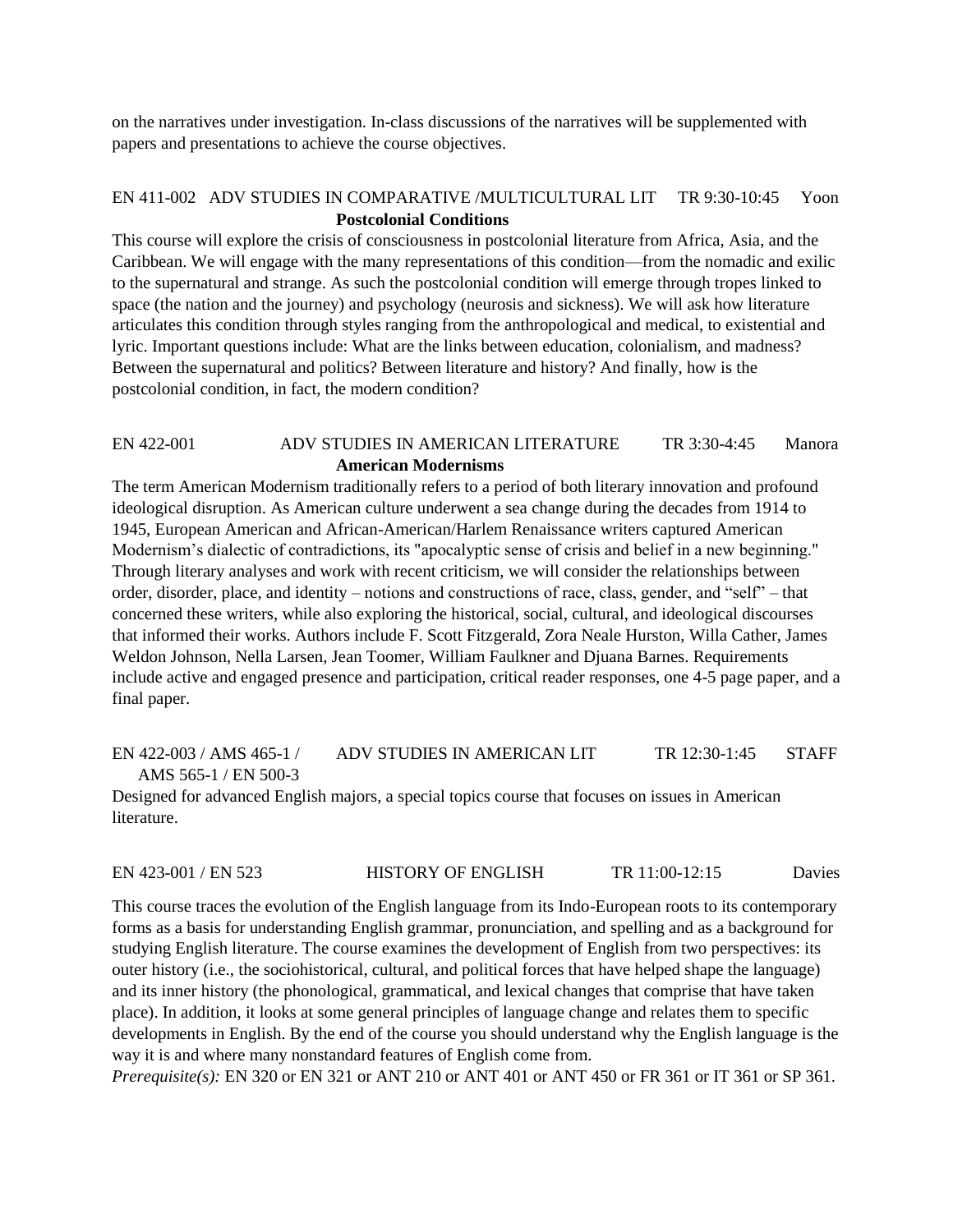#### EN 425-001 / EN 525 VARIATION IN AMERICAN ENGLISH TR 2:00-3:15 Davies

The study of the experience of the English language in America, with particular emphasis on its development and dialects. We'll explore differences in accent, vocabulary, grammar, and patterns of language use among people from across the United States. We'll look at how dialect differences developed, reflect on how language is a part of our identity, and consider the consequences of linguistic stereotyping, both positive and negative.

*Prerequisite(s):* EN 320 or EN 321 or ANT 210 or ANT 401 or ANT 450 or FR 361 or IT 361 or SP 361.

#### EN 429-001 / 002 DIRECTED READINGS STAFF

*Prerequisite:* Enrollment only by previous arrangement with a specific instructor and with the permission of the director of undergraduate English studies.

#### EN 430-001 / 002 / 003 ENGLISH INTERNSHIP STAFF

An on- or off-campus training position in which students use the skills they have gained as English majors and enhance their employment opportunities after graduation. Interns work approximately 10 hours a week, holding responsible positions with, among others, Alabama Heritage, Alabama Alumni Magazine, and the Tuscaloosa Public Defender's Office. Apply to the director of undergraduate studies in the Department of English. Please see the departmental website for the application form and further details.

#### EN 433-001 ADV STUDIES IN BRITISH LITERATURE TR 9:30-10:45 Weiss **Bad Characters**

As the values of the Enlightenment slipped into those of Romanticism, an important shift occurred in the idea of novelistic character. For most of the eighteenth century, authors created characters who, though perhaps flawed, nonetheless offered moral lessons to their readers. Character—a literary creation—was closely connected to the idea of personal character--one's moral composition. Thus in the eighteenth century, readers could confidently build their characters by reading about characters building their characters. In the Romantic period, however, authors began to create characters who were profoundly morally flawed or, more often and more dangerously, who combined villainous and appealing traits. If we look back on the history of British literature, we will find that beginning in the 1790s, novels become over-loaded with such protagonists—monsters, madmen, loose women, seducers, rebels, even criminals—who flagrantly displayed their bad character even while they captured the reader's sympathy and admiration. Such novels (and movies and T.V. shows) still present us with ethical dilemmas that prompt us to consider why the individual who rejects conventional morality, scorns sociability, and recklessly pursues egotistical desires nonetheless retains an irresistible fascination. This is a fascination generally stronger, in many cases, than that of heroes and heroines who respect authority, follow the rules, and play well with others. Our task in this class is to examine the allure of Romantic-period and Victorian "bad characters," and to see what they can tell us about how questions of ambition, aberration, violence, sexuality, and evil were construed throughout the nineteenth century. The "bad characters" we encounter will come from the imaginations of William Godwin, Elizabeth Inchbald, James Hogg, Charlotte Dacre, Emily Brontë, Edith Wharton, Robert Louis Stevenson, and Oscar Wilde. We'll use classics of literary criticism (Samuel Johnson, E. M. Forster, Northrop Frye, Wayne Booth), as well as more recent scholarly work to help us understand the power of the bad character in the British novel.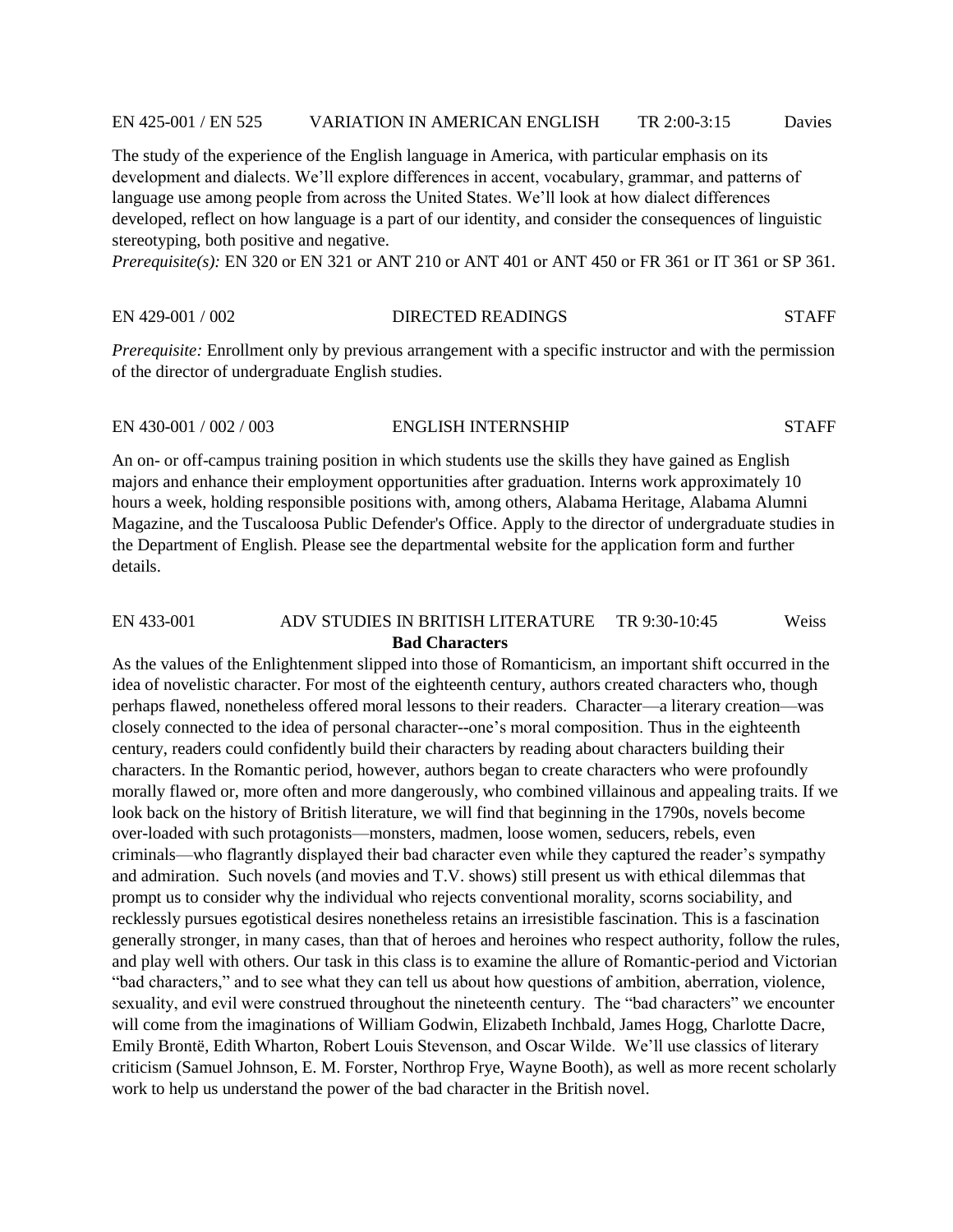#### EN 444-001 ADV STUDIES LIT CRITICISM & THEORY TR 11:00-12:15 Pionke

This senior seminar will inquire into the productive limits, if any, of literary critical interpretation. After a brief grounding in hermeneutics and a variety of theories of open vs. closed, readerly vs. writerly, suspicious vs. neophenomenological texts and methods of reading, we will investigate three enormously fecundate literary texts and a representative survey of the criticism that each text has inspired. More specifically, we will read Mary Shelley's *Frankenstein*, Thomas Carlyle's *Sartor Resartus*, and Christina Rossetti's "Goblin Market," as well as select articles and book chapters written in response to and in an attempt to elucidate these texts. This course fulfills the university's "W" requirement, and so requires two papers, one of which will be completed, graded and returned before mid-semester. Writing proficiency is required for a passing grade in this course. Completing all writing assignments is a mandatory part of demonstrating writing proficiency.

## EN 444-002 / WS 410-001 ADV STUDIES IN LIT CRITICISM & THEORY TR 2:00-3:15 Purvis **Essential Readings and Writings**

If feminist scholars and practitioners actively contest essentialist narratives about women, expose the instability of the foundational category, women, and consistently draw attention to the intersectionality of oppressions within the vast interdisciplinary field traditionally known as Women's Studies, what can we say of its "essence"? This course considers these and other challenges as it locates key texts and themes that are, among many, "essential" to the field of Women's and Gender Studies, as well as central to feminist scholarship and praxis across disciplines. Course readings include "classic," visionary texts and influential anthologies by iconic authors, such as Angela Davis and Barbara Ehrenreich, literary writers, such as Margaret Atwood and Octavia Butler, as well as new and groundbreaking writings by contemporary authors, such as Leora Tanenbaum and Roxane Gay. Through readings, class discussions, and writing assignments, students will become familiar with texts and debates central to the field of Women's and Gender Studies. Students can look forward to not only becoming conversant in major themes, but gaining proficiency in advanced undergraduate research and writing skills, developing an awareness of how normative logics contribute to the subjection of women and other racial, sexual, and gender minorities, and discovering how feminist writers, past and present, have contributed to our understanding of these issues and suggested possibilities for change.

*Note: Writing proficiency is required for a passing grade in this course.*

*Prerequisites:* WS 200: "Introduction to Women's Studies" (or equivalent) or permission of the professor. *Prerequisites:* EN 444: 12 hours of English Study.

#### EN 455-001 ADV STUDIES IN WRITING TR 2:00-3:15 Cardon  **Discourses of Food: Growing, Cooking, Consuming**

Students will read, discuss, and analyze a series of texts about food. Most of these texts will be found in the reader, Food Matters; however, we will also read Anthony Bourdain's book *Kitchen Confidential* as well as additional assigned readings (pertaining to food or to writing/rhetoric). The course will be divided into the following rhetorical units: 1) What should we consider "food"?

2) What is the purpose of food?

- 3) What factors (cultural, regional, personal, etc.) determine what we eat?
- 4) What does it mean to eat ethically?
- 5) What is the future of food?
- 6) How has the relationship between food and consumer changed in recent years?

Our writing assignments and final project, as well as our class discussions, will engage these questions as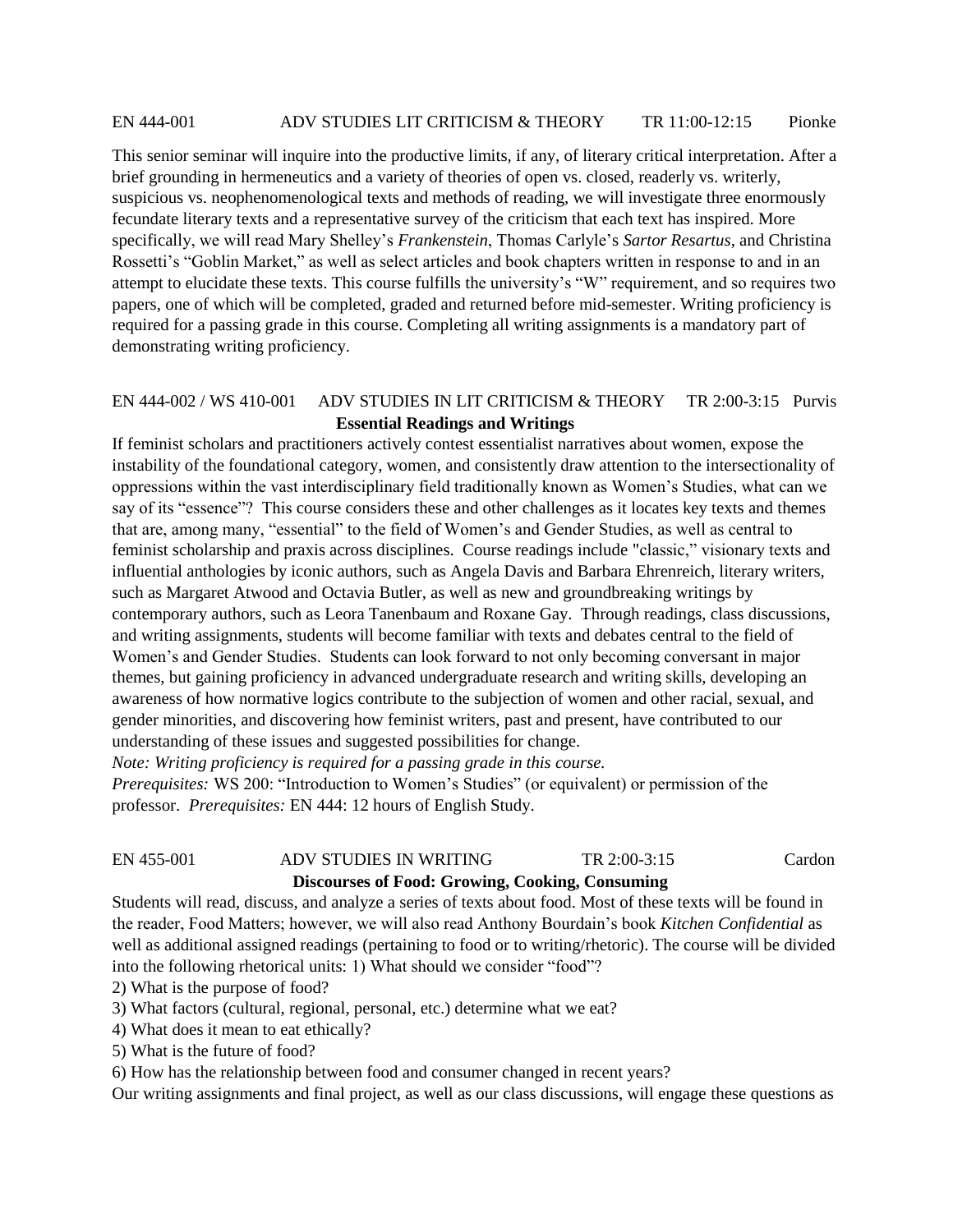they relate to our assigned readings and our own experiences of food. The class is especially recommended for those who enjoy cooking.

## EN 455-002 ADV STUDIES IN WRITING TR 3:30-4:45 P. White **Writing the Water**

Students will study, research, engage with, and write about various forms of water, using various forms and genres of writing. At least one major creative writing project and one major research project will be required, as well as various notes, investigations, interviews, or proposals. Readings will include: *Housekeeping* (Marilynne Robinson), *Swamplandia!* (Karen Russel), *A.D.: New Orleans After the Deluge* (Josh Neufeld), *Noah's Flood* (William Ryan and Walter Pittman), and others. Students will also organize and host the annual WATERSHED faculty reading.

#### EN 477-001 ADV STUDIES IN LITERARY GENRE TR 12:30-1:45 Burke

This will be a seminar that examines the idea of epic as it manifests itself in the novel. We will first examine the idea of epic as it manifests itself, first, in Homer's *Iliad* and *Odyssey*, then in Vergil's *Aeneid*, and ultimately in Milton's *Paradise Lost*. However, the principal focus for the students in the course will be on three famous novels, one British, one American, and the last Russian : *The History of Tom Jones, a Foundling* (1749) by Henry Fielding; *Moby Dick*; or, *The Whale* (1851) by Herman Melville; and *War and Peace* (1865-69) by Count Leo Tolstoy. Students can expect regular reading quizzes, but only on the three novels. Course requirements will also include a research paper and a final exam at the end.

# EN 488-001 ADV STUDIES IN AFRICAN-AMERICAN LIT TR 2:00-3:15 Harris **African-American Literature in the 1980's**

Prize-winning achievements distinguished the decade of the 1980s for African American writers. Alice Walker won the Pulitzer Prize for Fiction and the National Book Award for Fiction with *The Color Purple* (1982). For her neo-slave narrative *Beloved* (1987), Toni Morrison was a finalist for the National Book Award in 1987 and won the Pulitzer Prize for Fiction and the American Book Award in 1988, which presaged her being awarded the Nobel Prize for Literature in 1993. J. California Cooper won the American Book Award for *Homemade Love*, her 1986 collection of short fiction. Charles Fuller won several awards for *A Soldier's Play*—the 1981 Drama Critics' Circle Award for Best American Play, the 1982 Outer Critics Circle Award for Best Off-Broadway Play, and the 1982 Pulitzer Prize for Drama. August Wilson pocketed his first Pulitzer Prize for Drama with *Fences* (1986), which also won the Tony Award for Best Play; Wilson duplicated the Pulitzer feat with *The Piano Lesson* in 1990. Rita Dove won the Pulitzer Prize in Poetry for *Thomas and Beulah* (1986) and was appointed Poet Laureate Consultant in Poetry to the Library of Congress (1993). This section of EN 488 will focus on several of these prizewinning works as well as Audre Lorde's *The Cancer Journals* (1980; essays), Ernest Gaines's *A Gathering of Old Men* (1983; novel); James Baldwin's *The Evidence of Things Not Seen* (1985; essays), Octavia E. Butler's Dawn (1987; novel), Yusef Komunyakaa's *Dien Cai Dau* (1988; poetry), Gloria Naylor's *Mama Day* (1988; novel), and Randall Kenan's *A Visitation of Spirits* (1989; novel). The class will be run primarily through discussion, with students volunteering to lead some of the discussion sessions. Students will also write five Reading Reports of works covered in the course and complete a mid-semester examination, a research project (combination of visual/media and traditional research), and a take-home final examination.